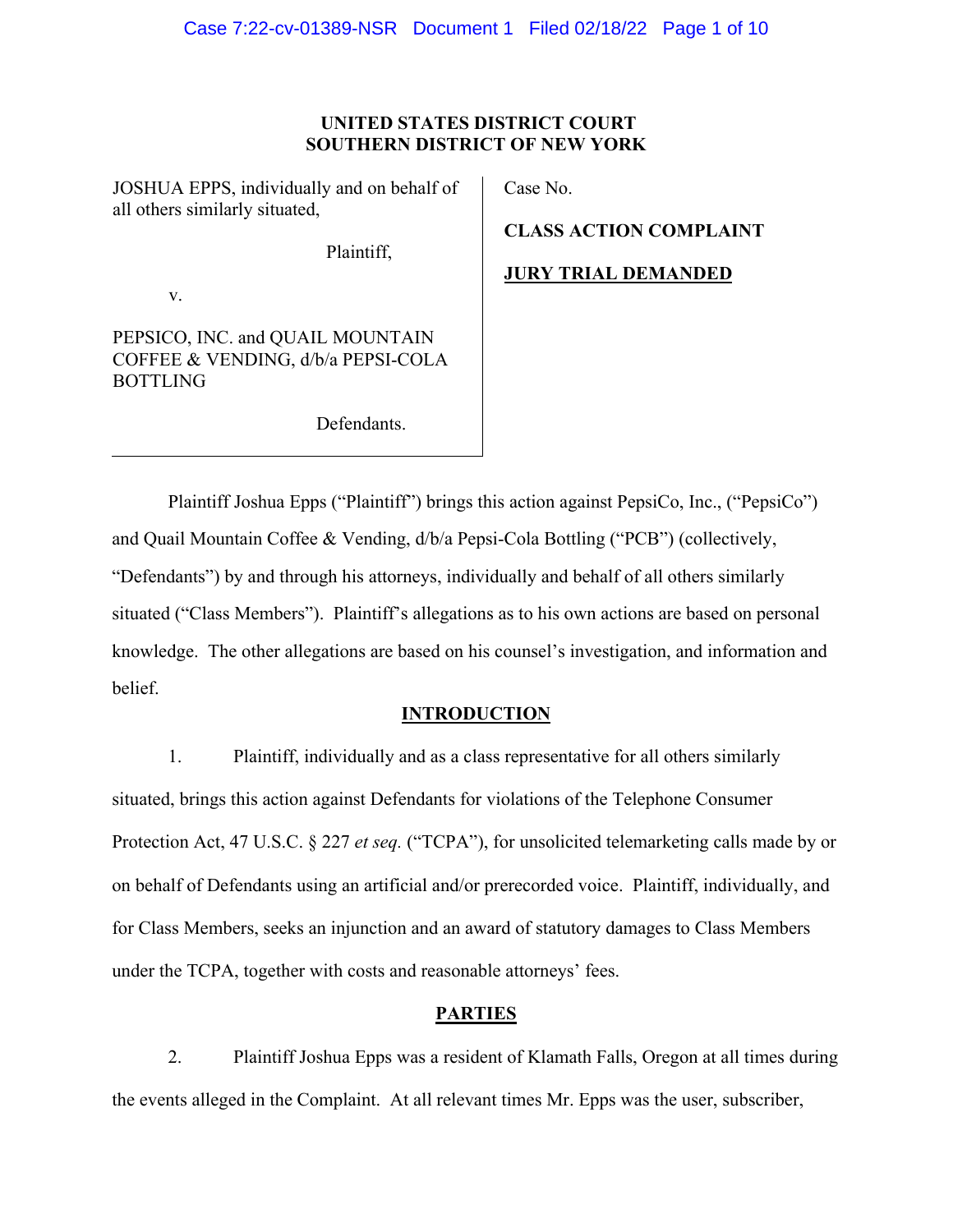### Case 7:22-cv-01389-NSR Document 1 Filed 02/18/22 Page 2 of 10

owner and possessor of the cellular telephone number 541-638-XXXX. Mr. Epps never provided Defendants with consent to call him using an artificial or prerecorded voice or otherwise. Despite that, Defendants placed numerous telemarketing calls to Mr. Epps's cellular phone from the phone number 541-884-1313 using an artificial or prerecorded voice, including but not limited to a call on February 9, 2022. When Mr. Epps answered these calls, he heard a recording saying it was Pepsi calling and then the recorded voice asked whether he would like to restock his supply of Pepsi products.The calls to Mr. Epps' cellphone from Defendants have been a nuisance and an invasion of his privacy.

3. Defendant PepsiCo, Inc. is, and at all relevant times was, a North Carolina corporation with a principal place of business located at 700 Anderson Hill Road, Purchase, New York, 10577

4. Defendant Quail Mountain Coffee & Vending is, and at all relevant times was, an Oregon corporation with a principal place of business located at 4033 Miller Avenue, Klamath Falls, Oregon 97603 registered under the name "Quail Mountain, Inc." Quail Mountain Coffee & Vending does business under the name "Pepsi-Cola Bottling" and identifies itself on its website, kfpepsi.com, as "Southern Oregon's Pepsi Distributor."[1](#page-1-0)

5. Each of the Defendants acted jointly to perpetrate the acts described herein. At all times relevant to the allegations in this matter, each of these Defendants acted in concert with, with the knowledge and approval of, and/or as the agent of the other Defendant within the course and scope of the agency, regarding the acts and omissions alleged.

## **JURISDICTION AND VENUE**

<span id="page-1-0"></span><sup>1</sup> https://kfpepsi.com/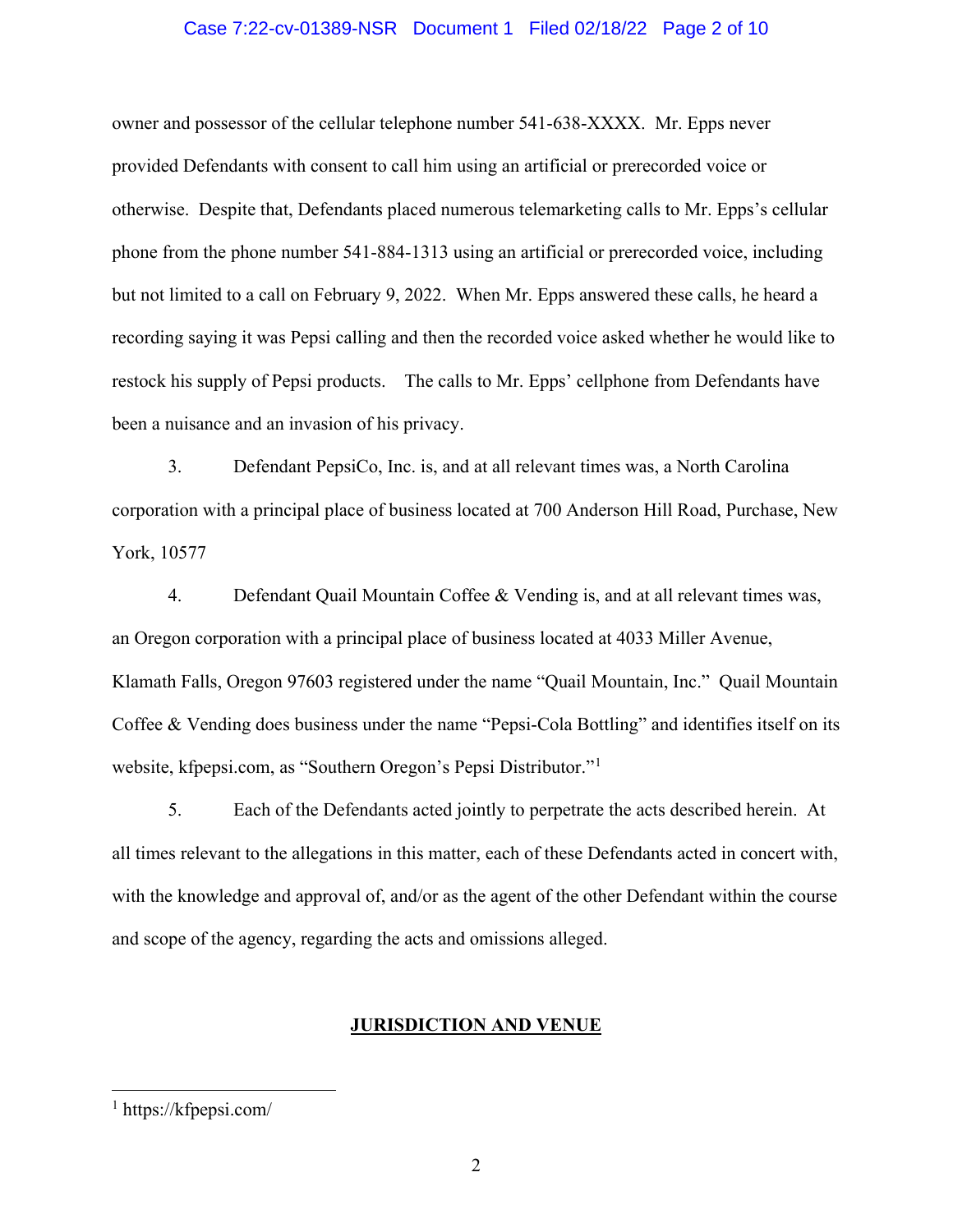### Case 7:22-cv-01389-NSR Document 1 Filed 02/18/22 Page 3 of 10

6. The Court has federal subject matter jurisdiction under 28 U.S.C. § 1331.

7. This Court has personal jurisdiction over Defendants because Defendant PepsiCo maintains its headquarters in New York, does business in the State of New York, and because the wrongful acts alleged in this Complaint were committed in or emanated from New York the headquarters of Defendant PepsiCo, Inc.

8. Venue is also proper before this Court under 28 U.S.C. § 1391(b)(2) because a substantial part of the events or omissions giving rise to the claim occurred in this District and because Defendant PepsiCo is headquartered in this District.

## **THE TELEPHONE CONSUMER PROTECTION ACT OF 1991, 47 U.S.C. § 227** *et seq.*

9. In 1991, Congress enacted the TCPA in response to a growing number of consumer complaints regarding certain telemarketing practices. Congress found that "automated and prerecorded calls are a nuisance and an invasion of privacy, regardless of the type of call," and decided that "banning" such calls made without consent was "the only effective means of protecting telephone consumers from the nuisance and privacy invasion." Pub. L. No. 102-243, §§ 2 (10-13) (Dec. 20, 1991), codified at 47 U.S.C. § 227. *See also Mims v. Arrow Fin. Services, LLC*, 565 U.S. 368 (2012) ("The Act bans certain invasive telemarketing practices").

10. The TCPA regulates, among other things, the use of an artificial or prerecorded voice to deliver messages via telephone. Specifically, the plain language of section  $227(b)(1)(B)$ states that it shall be unlawful for any person "to initiate any telephone call to any residential telephone line using an artificial or prerecorded voice to deliver a message without the prior express consent of the called party," if either the caller or recipient is within the United States.

11. The FCC's regulations "generally establish that the party on whose behalf a solicitation is made bears ultimate responsibility for any violations." *In the Matter of Rules*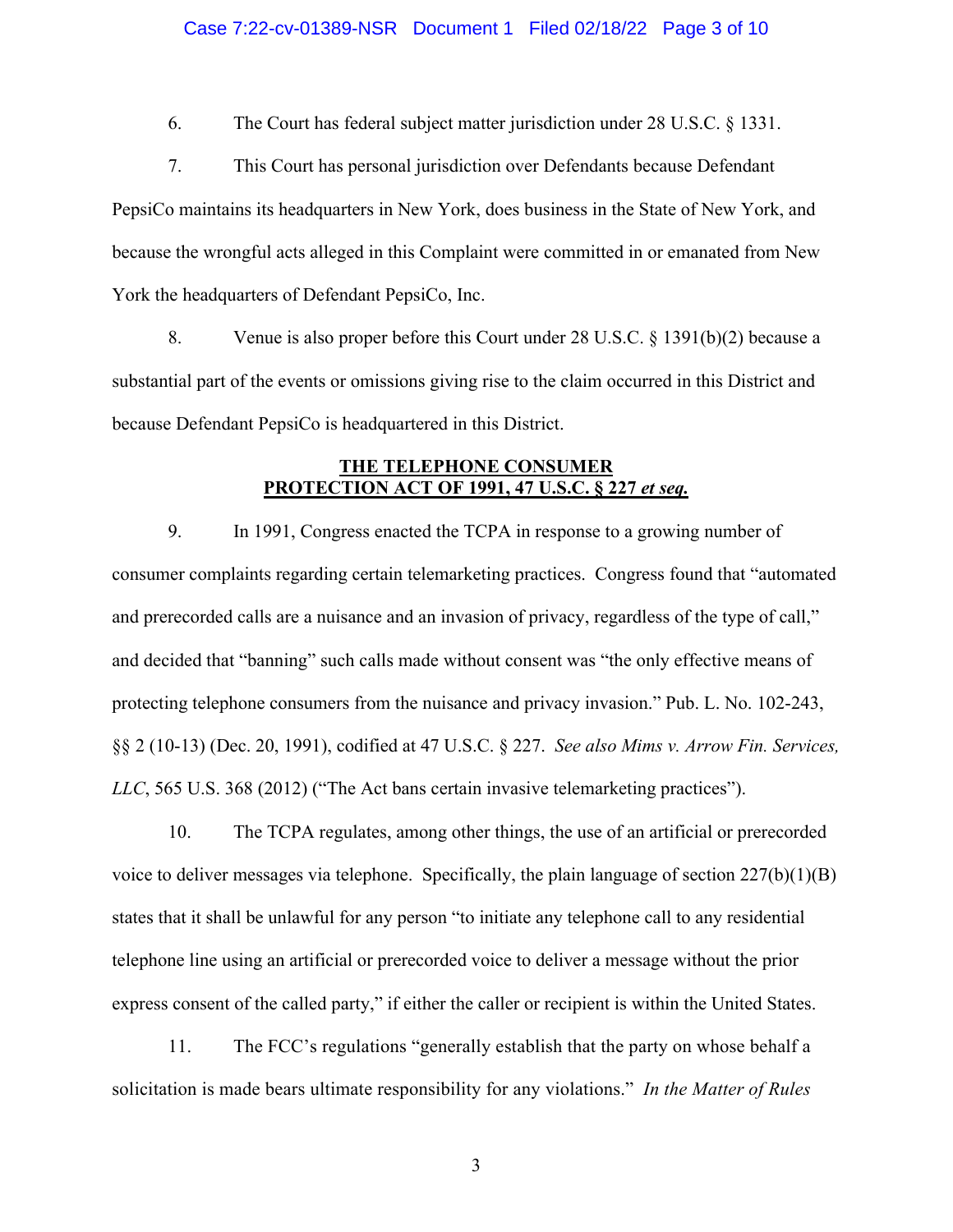### Case 7:22-cv-01389-NSR Document 1 Filed 02/18/22 Page 4 of 10

*and Regulations Implementing the Tel. Consumer Prot. Act of 1991*, 10 FCC Rcd. 12391,

12397, ¶ 13 (1995). The FCC reiterated this principle in 2013, when it explained that "a seller . . . may be held vicariously liable under federal common law principles of agency for violations of either section 227(b) or section 227(c) that are committed by third-party telemarketers." *In the Matter of the Joint Petition Filed by Dish Network, LLC*, 28 FCC Rcd. 6574, 6574 (2013).

12. The FCC has also confirmed that a party can be vicariously liable for calls that are placed by third parties in violation of Section 227(b) of the TCPA and that subsection's corresponding regulations. *See In re Joint Pet. Filed by Dish Network*, 28 FCC Rcd. 6574 (2013). *Accord, Jenkins v. National Grid USA*, No. 15-cv-1219, 2017 WL 1208445, \*3 (E.D.N.Y. Mar. 31, 2017); *McCabe v. Caribbean Cruise Line, Inc.*, No. 13-cv-6131, 2014 WL 3014874, \*3 (E.D.N.Y. July 3, 2014).

## **FACTUAL ALLEGATIONS**

13. Plaintiff has never provided Defendants with consent to call him using an artificial or prerecorded voice.

14. Despite that, Defendants placed numerous telemarketing calls to Mr. Epps's cellular phone from the phone number 541-884-1313 using an artificial or prerecorded voice, including but not limited to a call on February 9, 2022.

15. When Mr. Epps answered these calls, he heard a recording saying it was Pepsi calling and then the recorded voice asked whether he would like to restock his supply of Pepsi products.

16. The calls to Mr. Epps' cellphone from Defendants have been a nuisance and an invasion of his privacy.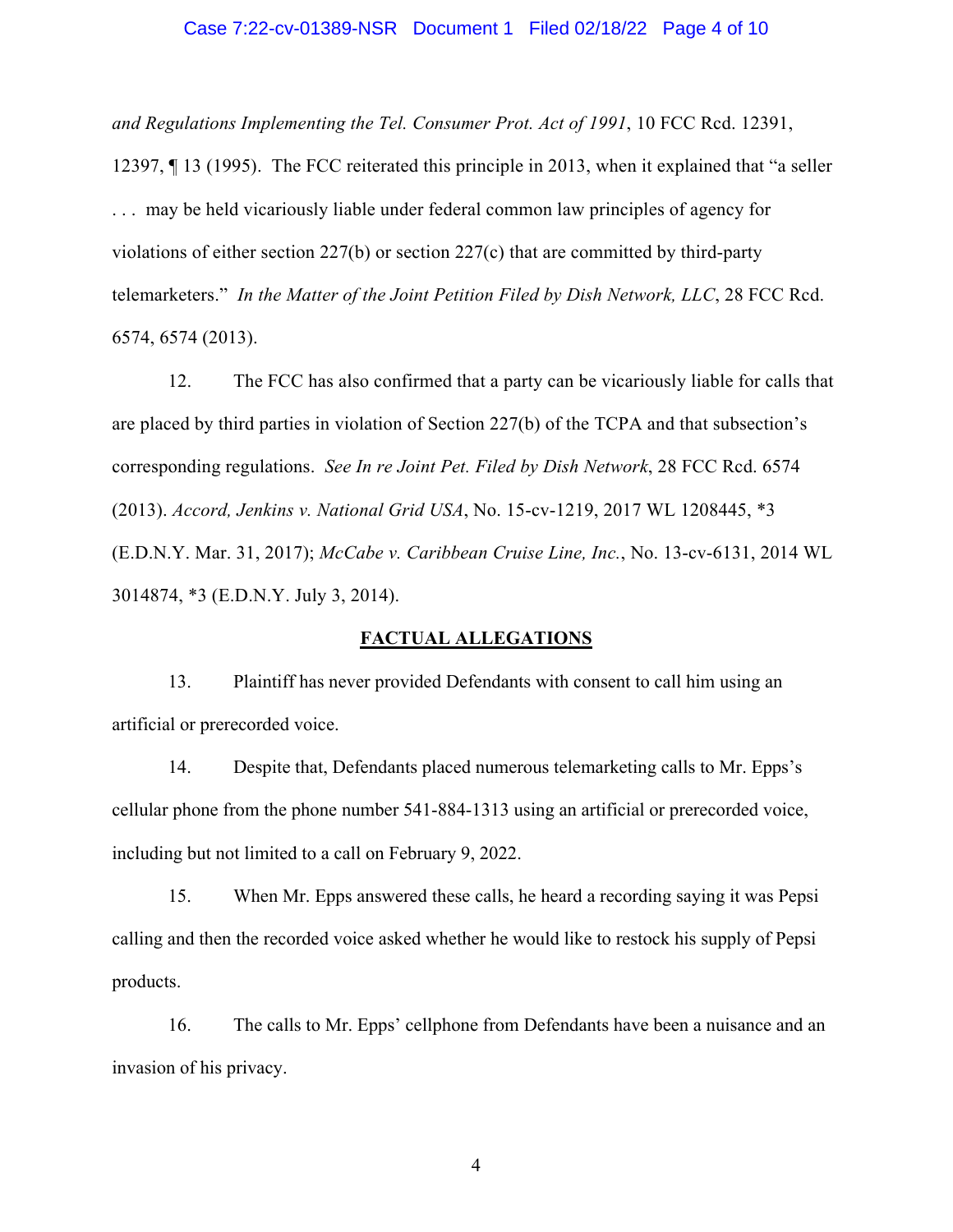## Case 7:22-cv-01389-NSR Document 1 Filed 02/18/22 Page 5 of 10

17. PCB placed each of these calls at the direction and on behalf of PepsiCo, while acting as its agent. At all relevant times, PCB was acting with PepsiCo's permission, knowledge and control. PCB made all of the calls at issue for the benefit of PepsiCo.

18. PCB holds itself out as an agent of Pepsi. On each of the calls at issue, PCB identified itself as "Pepsi," demonstrating that it was acting with the apparent authority of PepsiCo. The name of PCB's website—kfpepsi.com—highlights its connection to PepsiCo. When PCB's phone number is called, a recording states "Offices of PepsiCola." PCB even uses the PepsiCo logo as its own:



Products Services Company Contact

# **Southern Oregon's Pepsi Distributor**



19. Furthermore, the apparent authority of PCB can be traced back to manifestations of PepsiCo itself. Specifically, PepsiCo permitted PCB to use the Pepsi logo and to hold itself out as an alter ego of PepsiCo.

20. Based on these facts, a third party would reasonably infer, as Plaintiff reasonably inferred, that the calls placed by PCB were made either by PepsiCo itself or by an agent of PepsiCo acting on behalf of PepsiCo.

21. Furthermore, PepsiCo provides actual authority to PCB to make the calls at issue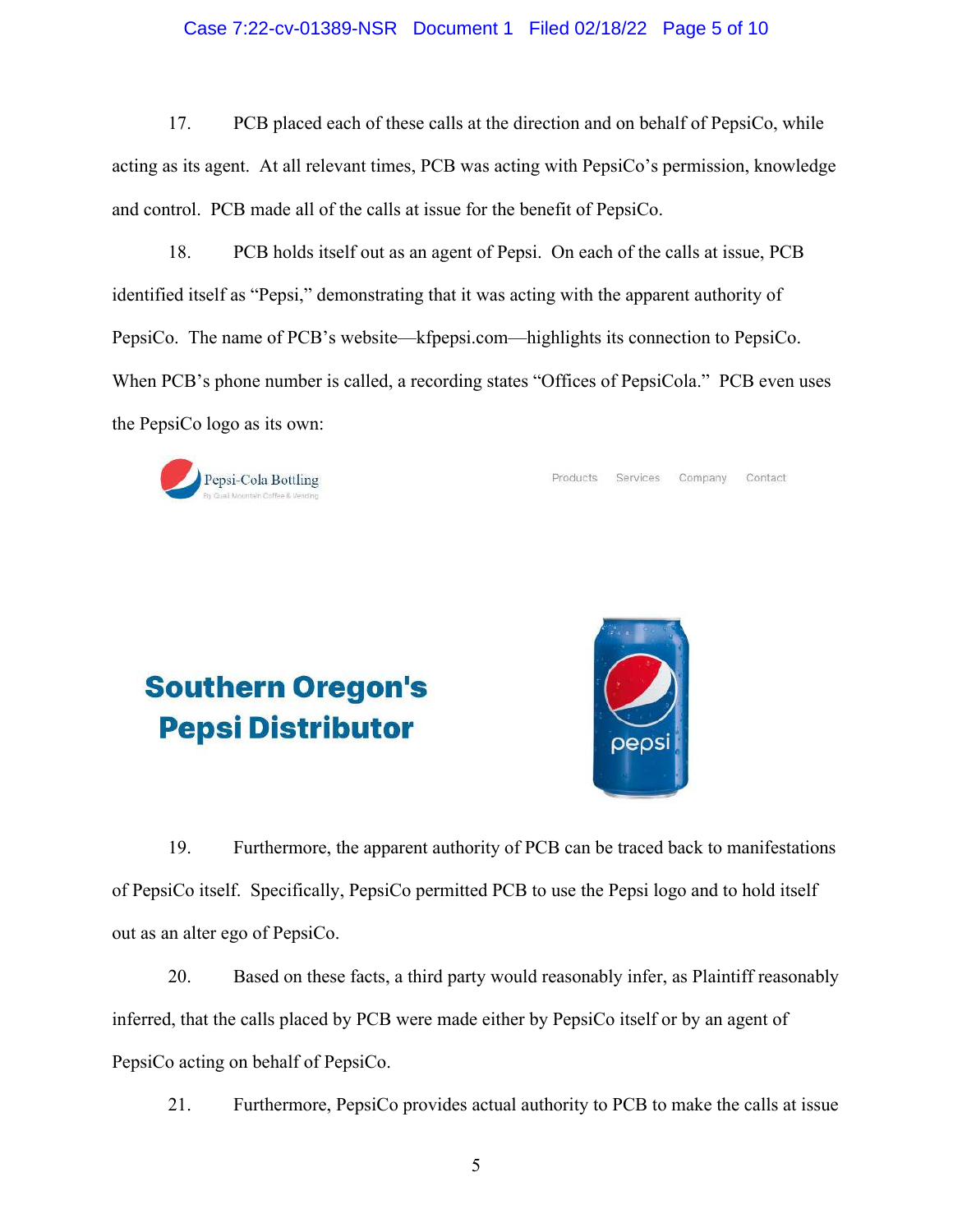on behalf of PepsiCo. PepsiCo's licensing agreements with PCB direct PCB to sell PepsiCo's products.

## **CLASS ACTION ALLEGATIONS**

22. **Class Definitions**: Plaintiff brings this Complaint against Defendants, pursuant to Federal Rule of Civil Procedure 23, on behalf of himself and the following Class:

> All persons within the United States who (a) received a telephone call on his or her landline or cellular telephone; (b) made by or on behalf of Defendants; (c) at any time in the period that begins four years before the filing of the complaint in this action to the date that class notice is disseminated (the "Class").

23. Excluded from the Class are Defendants, their affiliates, employees, officers and directors, persons or entities, and the Judge(s) assigned to this case. Plaintiff reserves the right to modify the Class definition if discovery and/or further investigation reveal that it should be expanded or otherwise modified.

24. Numerosity: Although the exact number of Class Members is uncertain and can only be ascertained through appropriate discovery, the number is great enough such that joinder is impracticable. The disposition of the claims of these Class Members in a single action will provide substantial benefits to all parties and to the Court. The Class Members are readily identifiable from information and records in Defendants' possession, custody, or control.

25. Typicality: Plaintiff's claims are typical of the claims of the other members of the Class. Plaintiff is not different in any relevant way from any other member of the Class, and the relief he seeks is common to the Class.

26. Commonality: Plaintiff's and Class Members' experiences receiving calls by or on behalf of Pepsi are common. They received uninvited robocalls for the purposes of marketing Pepsi's products or services. The calls were made despite the fact that neither Plaintiff nor Class Members had expressly consented to such calls.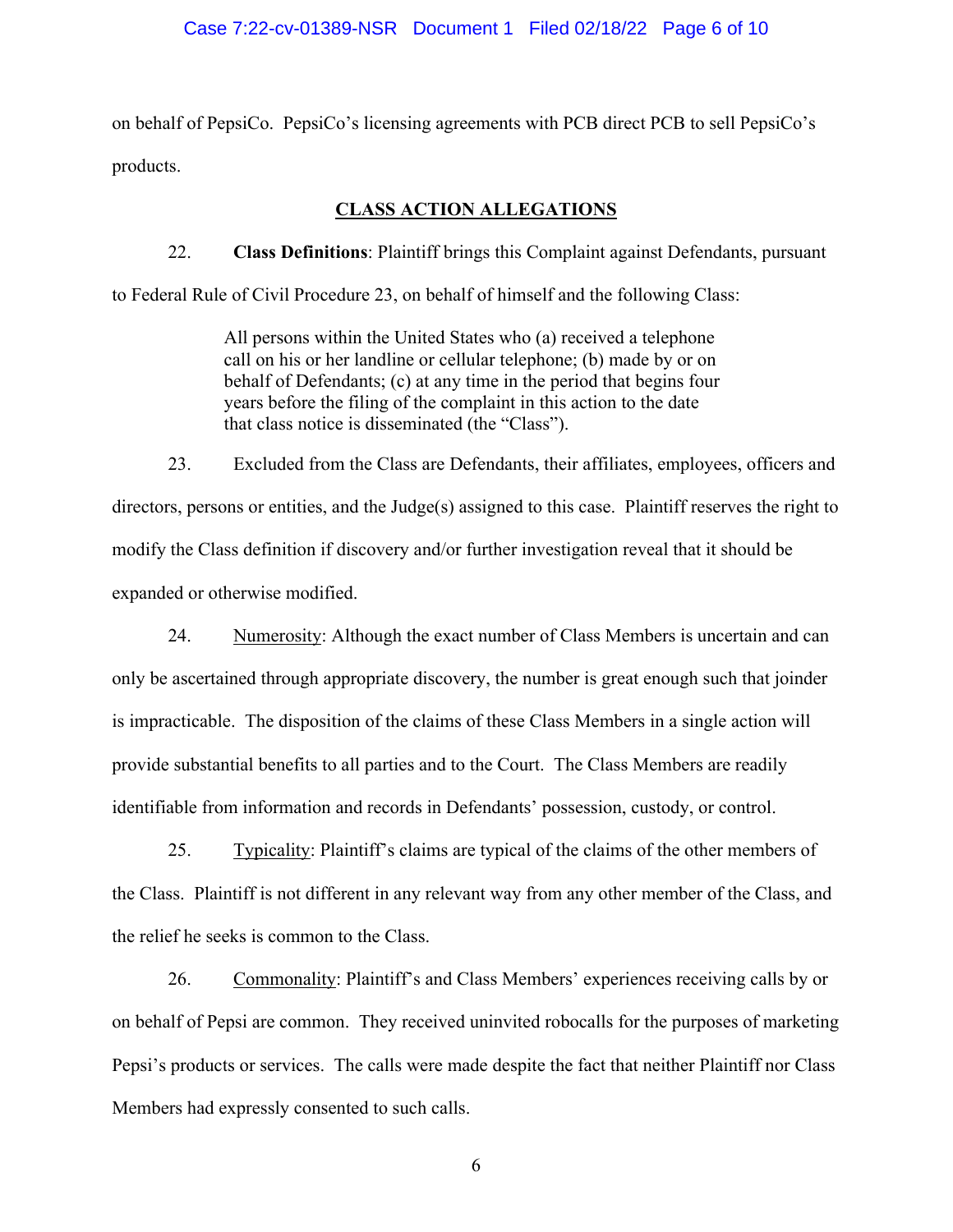### Case 7:22-cv-01389-NSR Document 1 Filed 02/18/22 Page 7 of 10

27. In addition, common questions of fact and law exist as to all members of the

Class and predominate over the questions affecting only individual members of the Class.

Identification of the individuals who qualify as a member of the Class will be sufficient to

establish liability to the Class Member. The predominant common questions include:

- a. Whether Defendants made telephone calls to Plaintiff and Class Members using an artificial or prerecorded voice;
- b. Whether PCB placed the calls at issue, and if so, if it did so while acting as an agent of PepsiCo;
- c. Whether Defendants and/or their agents had legally effective consent to place telemarketing calls using an artificial or prerecorded voice to Plaintiff and Class Members;
- d. Whether Plaintiff and Class Members are entitled to damages, including whether Defendants' violations were performed willfully or knowingly such that Plaintiff and Class Members are entitled to treble damages; and
- e. Whether Plaintiff and Class Members are entitled to injunctive relief for violations of their privacy and attorney's fees and costs.

28. Adequacy: Plaintiff will fairly and adequately protect the interests of the Class

Members. Plaintiff has retained attorneys experienced in the prosecution of class actions, including consumer and TCPA class actions, and Plaintiff intends to prosecute this action vigorously.

29. Predominance and Superiority: The Class alleged in this Complaint is

appropriate for certification because class proceedings are superior to all other available methods for the fair and efficient adjudication of this controversy since joinder of all members is impracticable. The damages suffered by each individual member of the Class will likely be relatively small, especially given the burden and expense of individual prosecution of the complex litigation necessitated by Defendants' actions. It would be virtually impossible for Class Members to individually obtain effective relief from Defendants' misconduct. Even if Class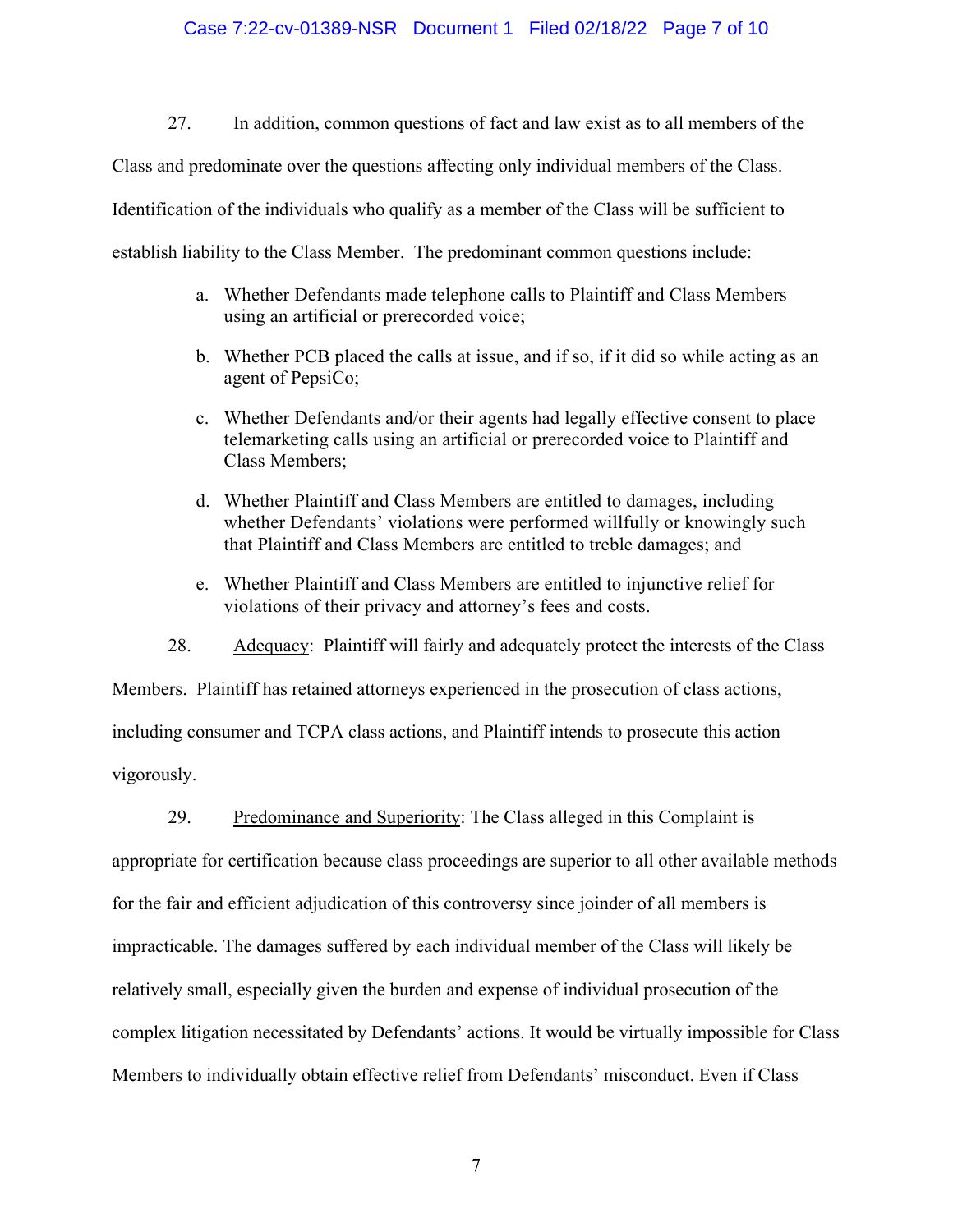## Case 7:22-cv-01389-NSR Document 1 Filed 02/18/22 Page 8 of 10

Members themselves could sustain such individual litigation, it would still not be preferable to a class action, because individual litigation would increase the delay and expense to all parties due to the complex legal and factual controversies presented in this Complaint. By contrast, class actions present far fewer management difficulties and provide the benefits of single adjudication, economy of scale, and comprehensive supervision by a single Court. Economies of time, effort, and expense will be fostered and uniformity of decisions will be ensured.

30. Injunctive Relief is Appropriate: Based on information and belief, Defendants continue to engage in the improper practices discussed above. Injunctive relief is necessary and appropriate to enjoin Defendants' conduct and to prevent irreparable harm to Plaintiff and Class Members for which they have no adequate remedy at law. In particular, Plaintiff seeks the following specific relief:

- a. Require Defendants and their agents to retain proof of any prior express written consent to make telemarketing calls;
- b. Require Defendants and their agents to cease making telemarketing calls using an artificial or prerecorded voice to any person who has not provided prior express written consent to receive such calls;

## **COUNT I**

# **Violations of the Telephone Consumer Protection Act, 47 U.S.C. § 227,** *et seq***. (On behalf of Plaintiff and the Class)**

31. Plaintiff incorporates by reference and re-alleges herein all paragraphs alleged above.

32. Plaintiff brings this claim individually and on behalf of the members of the

Class.

33.  $47 \text{ U.S.C.} \& 227(b)(1)(B)$  states that it shall be unlawful for any person "to

initiate any telephone call to any residential telephone line using an artificial or prerecorded

voice to deliver a message without the prior express consent of the called party," if either the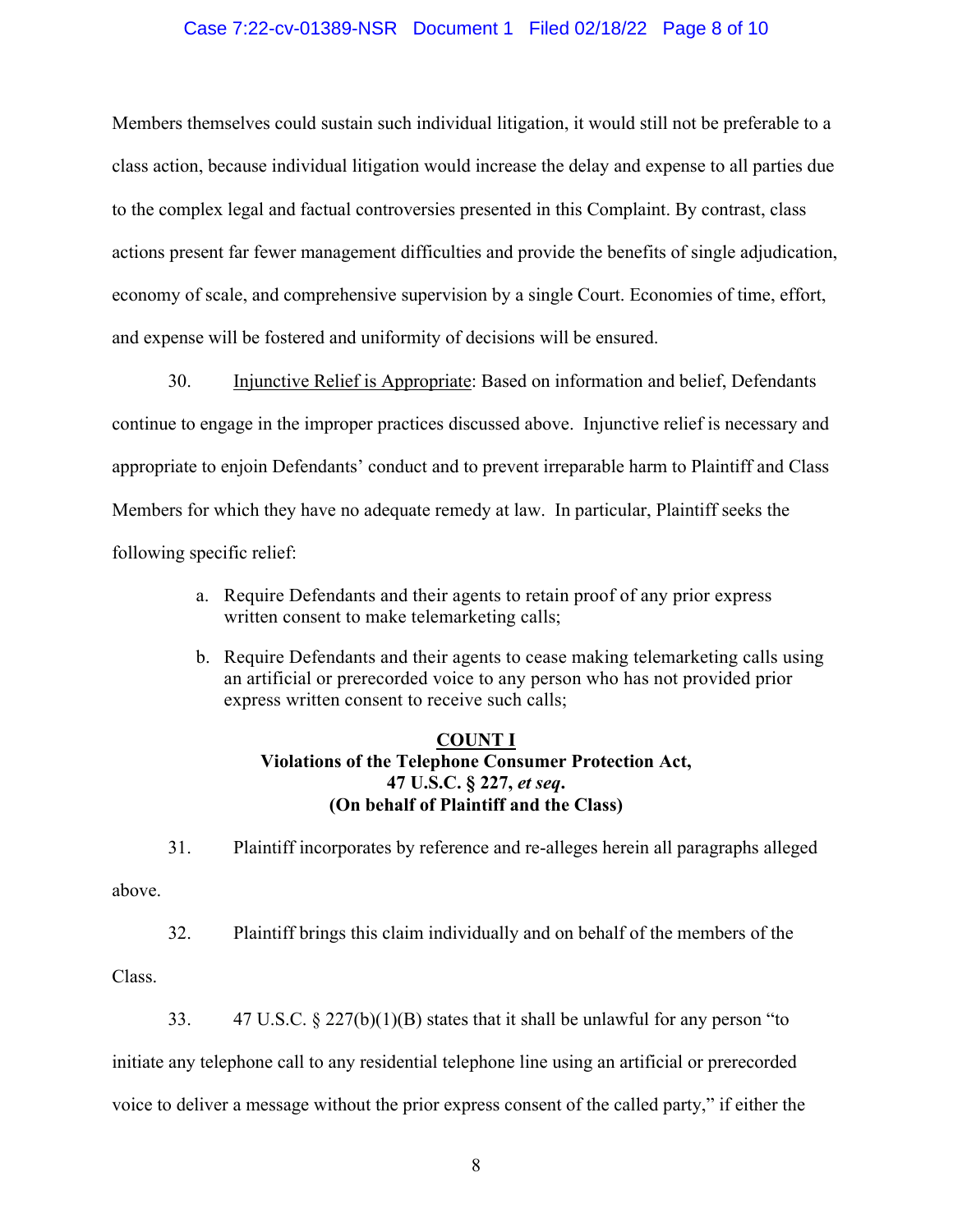### Case 7:22-cv-01389-NSR Document 1 Filed 02/18/22 Page 9 of 10

caller or recipient is within the United States.

34. As alleged herein, Defendants have called Plaintiff using an artificial or prerecorded voice.

35. Defendants never obtained Plaintiff's prior express consent, written or otherwise, to call him with an artificial or prerecorded voice. Defendants have thus violated 47 U.S.C.  $\S$  227(b)(1)(B).

36. Because Defendants authorized and/or made the prerecorded calls and made no effort to obtain Plaintiff's prior express consent, Defendants' violations were knowing and/or willful.

37. As a result of Defendants' violations of 47 U.S.C. § 227 (b)(1)(B), Plaintiff and members of the proposed Class are entitled to an award of \$500.00 in statutory damages for each and every call made in violation of the statute, pursuant to 47 U.S.C.  $\S 227(b)(3)(B)$ .

38. Because Defendants' violations of 47 U.S.C. § 227 (b)(1)(B) were knowing and/or willful, Plaintiff and members of the proposed Class are entitled to treble damages of up to \$1,500.00 for each and every call made in violation of the statute, pursuant to 47 U.S.C. §  $227(b)(3)(C)$ .

#### **PRAYER FOR RELIEF**

WHEREFORE, Plaintiff, on behalf of himself and members of the Class, respectfully requests that this Court enter judgment and order in their favor against Defendants as follows:

- a. An order certifying the proposed Class, designating Plaintiff as named representative of the Class, and designating the undersigned as Class Counsel;
- b. Judgment against Defendants, and in favor of Plaintiff and the other Class Members in the amount of \$500 per violation of the TCPA as proven at trial;
- c. Judgment against Defendants, and in favor of Plaintiff and the other Class